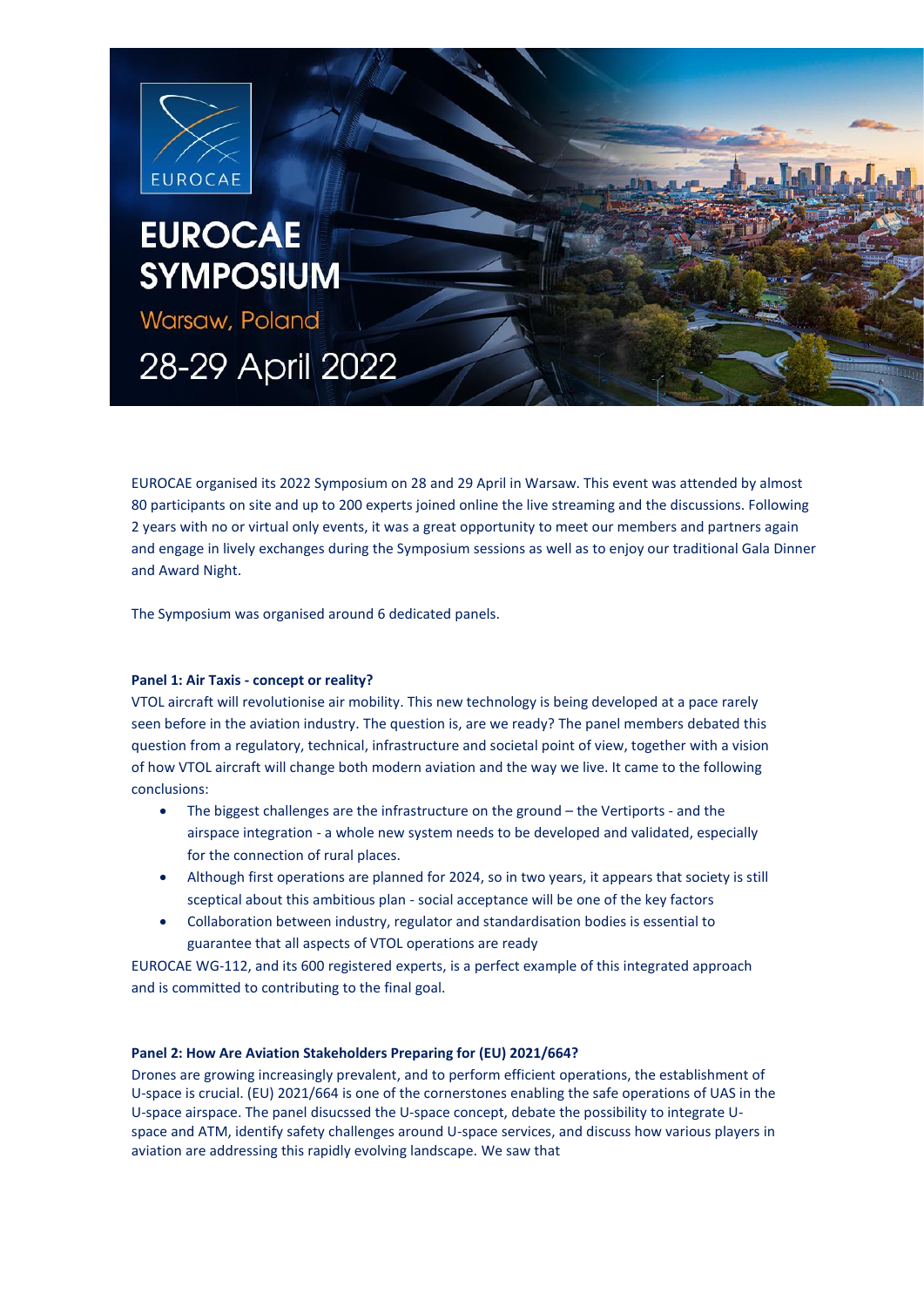- common standards are required for all digital services, and we must ensure that standards relevant to operations in U-space are available.
- Harmonised procedures will also be needed to react in case of dynamic reconfiguration, avoid manned aircraft in a U-space airspace, or react to a non-conformant drone.
- ANSPs are preparing for the implementation of the U-space airspace, in particular the ability to implement a dynamic airspace reconfiguration.
- Early interaction of SESAR demonstrations and validations projects with standardisation activities play a key role to support the early movers in the implementation of U-space regulation, as well as maturing and validating more advanced services.
- Mature ATM industry partners already provide solutions that are not only related to Uspace/ATM interfaces but also support U-space implementation.

## **Panel 3: UAS Technology**

Being one of the most dynamic sectors in aviation over the last couple of years, UAS has achieved a mature level of technology supported by extensive R&D and validation exercises. The panel looked into how technology evolved over the years, the regulatory risk-based, operation centric approach as well as some potential future evolutions. The panelists noted in particular that

- EASA defines Means of Compliance and Guidance in support of UAS certification and operations, but also identifies priority gaps which need to be addressed by SDOs – the UAS regulatory framework needs high quality industry standards to ensure the completeness of the ecosystem.
- Civil-military synergies present opportunities to boost development of drones technologies in Europe and beyond. As such, Detect and Avoid, Command and Control Datalinks but also on Artificial Intelligence/Machine learning applications are key enablers of autonomy and UAS integration into the airspace
- There is a need, and an opportunity, for a unique voice of small/medium UAS manufacturers to advance their views on regulation and standardisation.

EUROCAE WG-105 will continue its engagement and work on these important aspects discussed in panels 2 and 3.

#### **Panel 4: Ensuring Cyber Resilience: developments in this ever-changing domain**

The EU regulation, also known as Part-IS, is expected to provide soon the means to ensure the resilience of the European Aviation ecosystem against the information security menaces. This panel discussed the ways towards compliance with the regulation, the means to ensure a common level playing field and its oversight.

One of the main outcomes was that strategic coordination in the EU is intended to make aviation an evolutionary cyber-resilient system, able to maintain its essential functionalities under attack and to be self-strengthening by adopting a "built-in security" approach.

- For authorities, information sharing and trust are essential for empowering the aviation ecosystem to move from individual to collective cyber resilience.
- For the aviation industry, compliance to an increasing number of overlapping cybersecurity regulations (sectorial, global / regional, civil / military, safety / capacity) shall shift towards a global and business risk-based security management system implementation.
- For airlines and operators, implementation of EU "Cyber" Regulation is seen in a digital transformation landscape. As such, it implies the need for harmonisation of different cyber security regulations, with impacts at different levels of organisations
- Trainings, methodologies tools and support to states are essential means.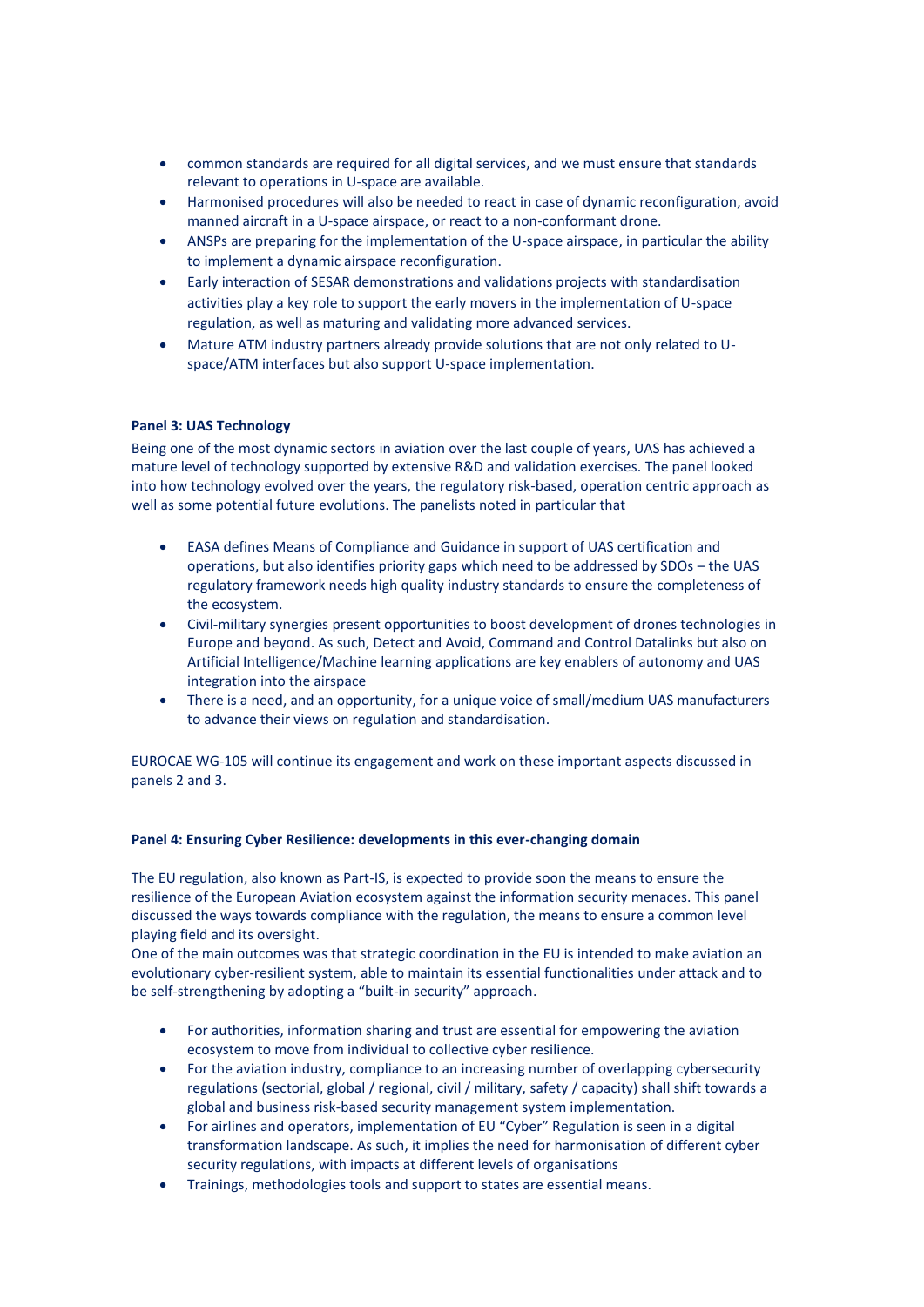• This should encourage the use a Standard-based approach whenever possible, addressing the security challenges for aviation as a whole.

EUROCAE WG-72 is a central venue for all stakeholders to develop the supporting industry standards.

## **Panel 5: Sustainable Aviation Technologies**

In the recent years, many initiatives started to ensure sustainability in aviation. This panel looked at ongoing projects for sustainable energy sources and propulsion systems and spoke about expectations, challenges and the importance of industry standards to support certification and bringing these new technologies into the market. Highlights of the discussion were:

- Carbon neutrality by 2050 is an ambitious goal, which requires the effort from all parties to be successful. Standardisation activities are key and are needed on time to support new technologies considered to this end.
- At aircraft level, the main challenges are noise, emissions, and contrails. Practical experience with Sustainable Aviation Fuel (SAF) and hydrogen as well as solutions on the ATM side, e.g. optimised flight trajectories, seem to indicate that the industry is developing quickly
- Not only the aircraft but its operations are to be considered, bringing some challenges for the airports.

More remains to be done in this important area.

#### **Panel 6: Space – the new frontier**

Aviation development is increasingly intertwined with space technology innovation as exploitation of the exosphere presents a new outlook. Space offers a wide range of possibilities enhancing aviation safety, such as high-altitude operation, GNSS and more. The panel highlighted that

- Space was given high visibility at the EU level through the EU Space Programme. The EU Space strategy is focusing on space-based services such as Copernicus, Galileo and EGNOS; Space-based secure connectivity system and the latest developments on Space traffic management.
- The panel was the occasion to receive an update on the latest development from major space actors:
	- o European Space agency on the IRIS project
	- o Indra on ASD-B and VHF Space-Based solutions
	- o the European Commission on Space Traffic Management
	- o EUROCONTROL on High altitude operation

This is a domain of particular importance for EUROCAE, and it is already an item in our Technical Work Programme.

EUROCAE will evaluate all these conclusions and reflect with the Council and Technical Advisory Committee on possible future standardisation activities resulting from these discussions.

In addition, the event offered a great opportunity to see the signature of the Updated Memorandum of Cooperation between EUROCAE and SAE International, and to recognise the participation of experts who received the EUROCAE Awards for their unvaluable contributions to standardisation activities in support of aviation.

The 2022 Award Winners are:

- Lifetime Achievement: David Bowen
- WG Leadership: Philippe Chauffoureaux
- Global Harmonisation: E. F. Charles (Chuck) LaBerge
- Best Contribution: Philippe Leplae
- International Award: Vaughn Maiolla
- President's Award: Jean-Marc Loscos

A special congratulations to all of them!